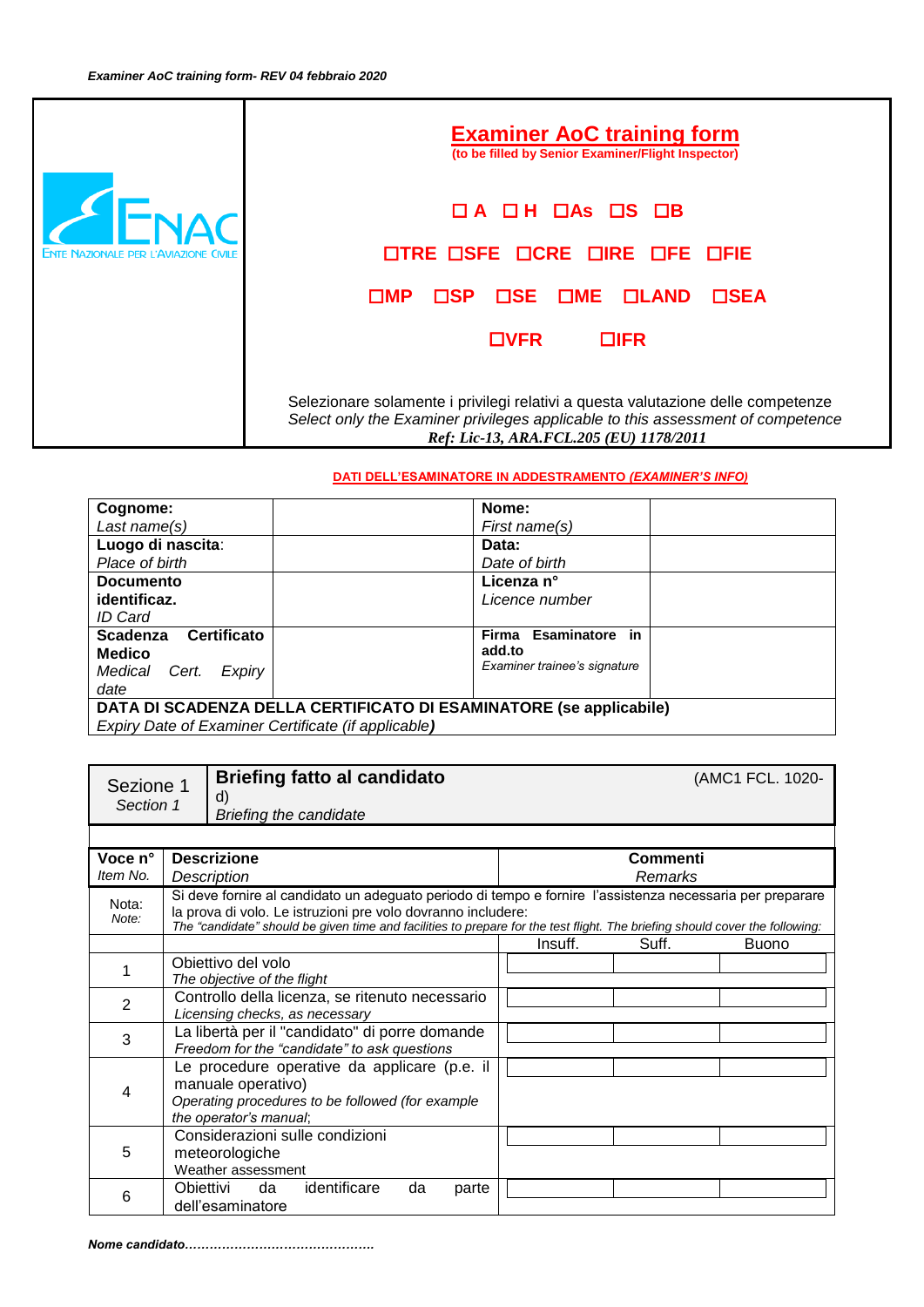|    | Aims to be identified by Examiner                                                                                                                                                                           |  |
|----|-------------------------------------------------------------------------------------------------------------------------------------------------------------------------------------------------------------|--|
|    | Simulazione di condizioni meteorologiche<br>(p.e. formazioni di ghiaccio, base delle nuvole)<br>Simulated weather assumptions (for example: icing<br>and cloud base)                                        |  |
| 8  | Contenuti delle esercitazioni da effettuare<br>Contents of exercise to be performed                                                                                                                         |  |
| 9  | Velocità concordate e parametri di manovra<br>(p.e. Velocità caratteristiche, angolo<br>di<br>inclinazione)<br>Agreed speed and handling parameters (for<br>example: V-speeds, bank angle, approach minima) |  |
| 10 | Uso delle procedure R/T<br>Use of $R/T$                                                                                                                                                                     |  |
| 11 | Identificazione del ruolo del "candidato" e dell'<br>esaminatore (p.e. durante le emergenze)<br>Respective roles of "candidate" and examiner (for<br>example during emergency situations)                   |  |
| 12 | Procedure amministrative (p.e. presentazione<br>del piano di volo)<br>Administrative<br>procedures<br>(for<br>example:<br>submission of flight plan)                                                        |  |

| Sezione 2<br>Section 2 |                                                                                                                                                                                                                                                                                                                                                                                                                                                     | Condotta della prova<br>e)<br>Conduct of test                                                                                                       |         |                            | (AMC1 FCL. 1020- |
|------------------------|-----------------------------------------------------------------------------------------------------------------------------------------------------------------------------------------------------------------------------------------------------------------------------------------------------------------------------------------------------------------------------------------------------------------------------------------------------|-----------------------------------------------------------------------------------------------------------------------------------------------------|---------|----------------------------|------------------|
|                        |                                                                                                                                                                                                                                                                                                                                                                                                                                                     |                                                                                                                                                     |         |                            |                  |
| Voce n°<br>Item No.    |                                                                                                                                                                                                                                                                                                                                                                                                                                                     | <b>Descrizione</b>                                                                                                                                  |         | <b>Commenti</b><br>Remarks |                  |
| Nota:<br>Note:         | Description<br>Il candidato Esaminatore deve dimostrare una buona comunicatività con l'esaminando. E' necessario che<br>i seguenti controlli specifici, quando applicabili, vengano seguiti con attenzione dall' 'Ispettore o dal Senior<br>Examiner The examiner applicant should maintain the necessary level of communication with the "candidate".<br>The following check details should be followed by the examiner applicant (as applicable): |                                                                                                                                                     |         |                            |                  |
|                        |                                                                                                                                                                                                                                                                                                                                                                                                                                                     |                                                                                                                                                     | Insuff. | Suff.                      | <b>Buono</b>     |
| 1                      |                                                                                                                                                                                                                                                                                                                                                                                                                                                     | dell'esaminatore<br>Consapevolezza<br>degli<br>scenari in un ambiente con equipaggio plurimo<br>Involvement of examiner in MP operating environment |         |                            |                  |
| 2                      | La necessità di fornire al "candidato" istruzioni<br>precise<br>The need to give the "candidate" precise instructions                                                                                                                                                                                                                                                                                                                               |                                                                                                                                                     |         |                            |                  |
| 3                      |                                                                                                                                                                                                                                                                                                                                                                                                                                                     | Intervento dell'esaminatore, quando<br>necessario<br>Intervention by examiner, when necessary                                                       |         |                            |                  |
| 4                      |                                                                                                                                                                                                                                                                                                                                                                                                                                                     | Uso di schermi che simulano condizioni IMC<br>Use of screens                                                                                        |         |                            |                  |
| 5                      | Collegamento con l'ATC e necessità di concise<br>e facilmente comprensibili intenzioni<br>Liaison with ATC and the need for concise, easily<br>understood intentions                                                                                                                                                                                                                                                                                |                                                                                                                                                     |         |                            |                  |
| 6                      | Creare gli scenari di manovra in modo che il<br>"candidato" possa applicare la prevista<br>sequenza degli eventi (p.e. a seguito di una<br>riattaccata)<br>Prompting the "candidate" about required sequence of<br>events (for example: following a go-around)<br>Ricorrere a brevi, efficaci e non intrusive<br>7<br>notazioni<br>Keeping brief, factual and unobtrusive notes                                                                     |                                                                                                                                                     |         |                            |                  |
|                        |                                                                                                                                                                                                                                                                                                                                                                                                                                                     |                                                                                                                                                     |         |                            |                  |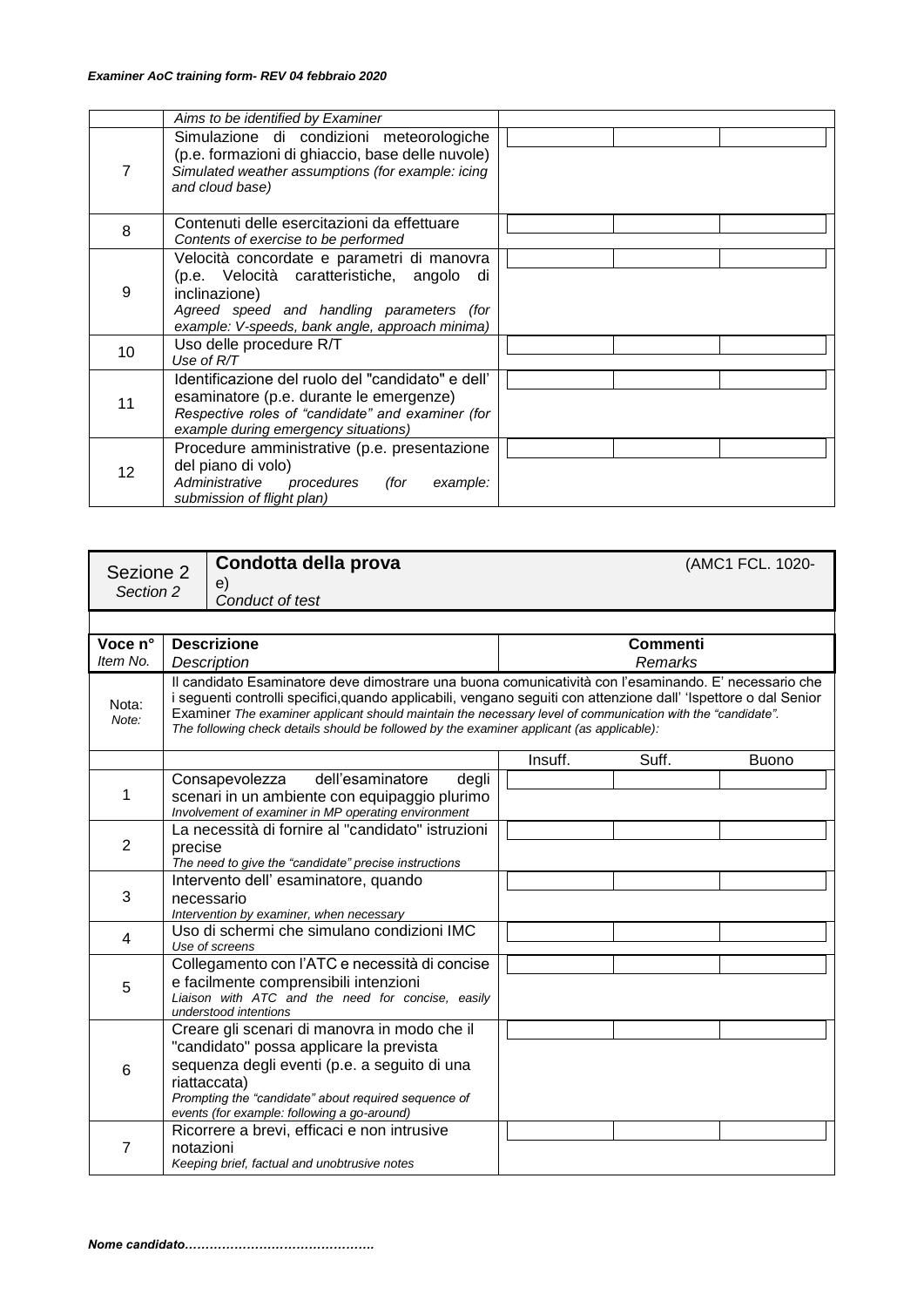| Sezione 3<br>Section 3 |                                                                                                                                                                                                                                                                                                                                  | <b>Valutazione</b><br>f)<br>Assessment |         |                     | (AMC1 FCL.1020- |
|------------------------|----------------------------------------------------------------------------------------------------------------------------------------------------------------------------------------------------------------------------------------------------------------------------------------------------------------------------------|----------------------------------------|---------|---------------------|-----------------|
|                        |                                                                                                                                                                                                                                                                                                                                  |                                        |         |                     |                 |
| Voce n°<br>Item No.    | <b>Descrizione</b><br>Description                                                                                                                                                                                                                                                                                                |                                        |         | Commenti<br>Remarks |                 |
| Nota:<br>Note:         | L'Esaminatore deve far riferimento alle tolleranze di volo relative alla prova specifica. Particolare<br>attenzione dovrebbe essere rivolta ai seguenti punti:<br>The examiner should refer to the flight test tolerances given in the relevant skill test.<br>Attention should be paid to the following points (as applicable): |                                        |         |                     |                 |
|                        |                                                                                                                                                                                                                                                                                                                                  |                                        | Insuff. | Suff.               | <b>Buono</b>    |
|                        | Domande da parte dell'esaminando Questions<br>from the "candidate"                                                                                                                                                                                                                                                               |                                        |         |                     |                 |
| 2                      | Modalità di comunicazione del risultato delle<br>prove e delle parti eventualmente non<br>superate<br>Give results of the test and sections failed                                                                                                                                                                               |                                        |         |                     |                 |
| 3                      | Spiegazione dei motivi dell'eventuale non<br>superamento dell'esame<br>Give reasons for failure                                                                                                                                                                                                                                  |                                        |         |                     |                 |

| Sezione 4<br>Section 4 |          | <b>Debriefing</b>                                                                                                                                                                                                                                                                                                                                                                                                                                                                                                                                                                                                                                                                                                               |         |          | (AMC1 FCL. 1020-g) |
|------------------------|----------|---------------------------------------------------------------------------------------------------------------------------------------------------------------------------------------------------------------------------------------------------------------------------------------------------------------------------------------------------------------------------------------------------------------------------------------------------------------------------------------------------------------------------------------------------------------------------------------------------------------------------------------------------------------------------------------------------------------------------------|---------|----------|--------------------|
|                        |          |                                                                                                                                                                                                                                                                                                                                                                                                                                                                                                                                                                                                                                                                                                                                 |         |          |                    |
| Voce n°                |          | <b>Descrizione</b>                                                                                                                                                                                                                                                                                                                                                                                                                                                                                                                                                                                                                                                                                                              |         | Commenti |                    |
| Item No.               |          | Description                                                                                                                                                                                                                                                                                                                                                                                                                                                                                                                                                                                                                                                                                                                     |         | Remarks  |                    |
| Nota:<br>Note:         |          | L'Esaminatore deve dimostrare all'Ispettore, o al Senior Examiner dopo la prova di esame, la propria<br>capacità di esprimere considerazioni serene, imparziali e fondate su precise circostanze di fatto. Deve<br>dimostrare un giusto equilibrio tra un atteggiamento amichevole e di fermezza. Inoltre egli dovrebbe<br>discutere con l'esaminando i seguenti punti:<br>The examiner should demonstrate to the inspector/senior examiner the ability to conduct a fair, unbiased debriefing<br>with the "candidate" based on identifiable factual items. A balance between friendliness and firmness shall be<br>demonstrated. The following points should be discussed with the "candidate", at the applicant's discretion: |         |          |                    |
|                        |          |                                                                                                                                                                                                                                                                                                                                                                                                                                                                                                                                                                                                                                                                                                                                 | Insuff. | Suff.    | <b>Buono</b>       |
|                        | mistakes | Modi per evitare o correggere gli errori<br>Advise the candidate on how to avoid or correct                                                                                                                                                                                                                                                                                                                                                                                                                                                                                                                                                                                                                                     |         |          |                    |
| 2                      |          | Elementi critici emersi durante la prova<br>Mention any other points of criticism noted                                                                                                                                                                                                                                                                                                                                                                                                                                                                                                                                                                                                                                         |         |          |                    |
| 3                      |          | Proporre eventualmente rimedi ritenuti utili<br>Give any advice considered helpful                                                                                                                                                                                                                                                                                                                                                                                                                                                                                                                                                                                                                                              |         |          |                    |

| Sezione 5<br>Section 5 |                                                                                                                                                                                                                                                                                                                                       | Registrazioni o Documentazione<br>Recording or Documentation |                     |       | (AMC1 FCL. 1020h) |  |  |  |
|------------------------|---------------------------------------------------------------------------------------------------------------------------------------------------------------------------------------------------------------------------------------------------------------------------------------------------------------------------------------|--------------------------------------------------------------|---------------------|-------|-------------------|--|--|--|
|                        |                                                                                                                                                                                                                                                                                                                                       |                                                              |                     |       |                   |  |  |  |
| Voce n°<br>Item No.    | <b>Descrizione</b><br><b>Description</b>                                                                                                                                                                                                                                                                                              |                                                              | Commenti<br>Remarks |       |                   |  |  |  |
| Nota:<br>Note:         | L'Esaminatore deve dimostrare ad un Ispettore o ad un Senior Examiner la capacità di compilare<br>correttamente la documentazione applicabile. Questa documentazione può essere:<br>The examiner should demonstrate to the inspector/senior examiner the ability to complete the relevant records<br>correctly. These records may be: |                                                              |                     |       |                   |  |  |  |
|                        |                                                                                                                                                                                                                                                                                                                                       |                                                              | Insuff.             | Suff. | <b>Buono</b>      |  |  |  |
|                        | Il modulo del test o del check applicabile<br>The relevant test or check form                                                                                                                                                                                                                                                         |                                                              |                     |       |                   |  |  |  |
| 2                      | Le annotazioni sulla licenza<br>Licence entry                                                                                                                                                                                                                                                                                         |                                                              |                     |       |                   |  |  |  |
| 3                      | La notifica del modulo di prova "unsatisfactory"<br>Notification of failure form                                                                                                                                                                                                                                                      |                                                              |                     |       |                   |  |  |  |